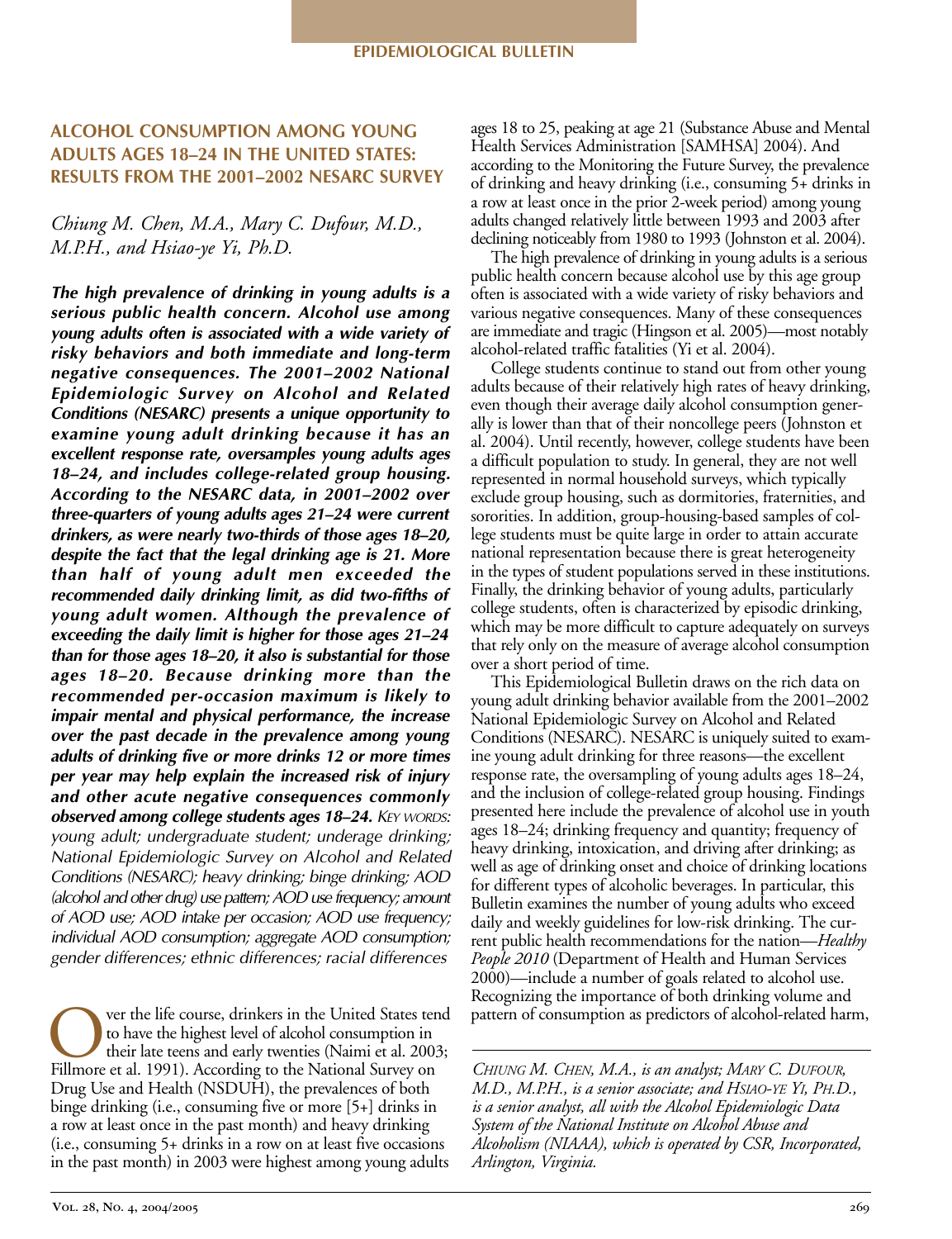these recommendations include, for the first time, an explicit objective to "reduce the proportion of adults who exceed guidelines for low-risk drinking" (Objective 26-13). The accompanying text explains that men may be at risk for alcoholrelated problems if they drink more than 14 drinks per week or more than 4 drinks per occasion and that women may be at risk if they drink more than 7 drinks per week or more than 3 drinks per occasion. Most people who exceed these guidelines do so by drinking more than the specified maximum number of drinks per occasion at least once a year. Drinking more than the per-occasion maximum impairs mental performance and physical coordination, increasing the risk of injury.

In addition, this Bulletin provides insight into the drinking behavior of subgroups of young adults based on age, sex, race/ ethnicity, and college enrollment status. For example, the definition of young adults conventionally includes all people ages 18–24. Yet people who fall into the younger part of this group (i.e., those ages 18–20) are below the legal drinking age of 21. Underage drinking remains a major public health concern. To better understand the scope of this problem, the data presented here are given for the total young adult population as well as for the subgroups of people ages 18–20 and 21–24. Finally, recent trends in young adult risk drinking are briefly examined by comparing the NESARC results with those from the 1991–1992 National Longitudinal Alcohol Epidemiologic Survey (NLAES).

### **Methods**

#### *Data*

The analyses presented here are based on data from the 2001– 2002 NESARC, which was designed and sponsored by the National Institute on Alcohol Abuse and Alcoholism (NIAAA) and fielded by the U.S. Bureau of the Census. Data were collected in face-to-face, computer-assisted personal interviews that were conducted in respondents' homes. The NESARC sample represents the civilian, noninstitutionalized adult population of the United States, including residents of all 50 States and the District of Columbia (Grant et al. 2003). It includes people living in households, military personnel living off base, and people living in the following group quarters: boarding or rooming houses, nontransient hotels and motels, shelters, facilities for housing workers, college quarters, and group homes. The sampling frames for housing units and group quarter units are derived from the Census 2000/2001 Supplementary Survey and the Census 2000 Group Quarters Inventory, respectively. One sample adult was selected for interview in each household. NESARC oversampled Black and Hispanic households and adults ages 18–24 to obtain more reliable estimates for these groups. The sampling frame response rate was 99 percent, the household response rate was 89 percent, and the person response rate was 93 percent, yielding an overall response rate of 81 percent.

A total of 43,093 respondents age 18 and older completed the survey. The data reported here are based on responses

from 5,199 young adults ages 18–24, including 3,551 current drinkers (i.e., young adults who reported drinking at least one alcoholic drink in the 12 months prior to the survey).

### *Drinking Measures*

NESARC measures alcohol consumption separately for four specific types of alcoholic beverages (i.e., coolers, beer, wine, and liquor), detailing for each beverage the usual and heaviest quantities and frequencies, as well as the usual time and place of drinking. Nevertheless, the variables selected to represent the current drinking status of young adults pertain to any alcohol use regardless of beverage type. These items were taken directly from the survey and had a reference period of the last 12 months. The only exception is the daily volume of alcohol (i.e., ethanol) consumption. This measure was derived by NIAAA using a somewhat complex algorithm that summed beverage-specific volumes across the four beverage types.<sup>1</sup> In NESARC, one standard drink is assumed to contain 0.6 ounces of ethanol. The various drinking measures were defined as follows:

- *• Current drinking*—Had at least one drink of alcohol in the past year.
- *• Drinking frequency*—Number of days on which any alcoholic beverages were consumed in the past year.<sup>2</sup>
- *• Drinking quantity*—Usual number of drinks (all types of alcohol combined) consumed on drinking days in the past year.
- *• Risk drinking*—Drinking in excess of recommended drinking limits (for more detailed definitions, see the next paragraph).
- *• Intoxication*—Drinking enough to feel intoxicated or drunk (e.g., exhibiting slurred speech or blurred vision or feeling unsteady on one's feet).
- *• Tolerance*—Reported maximum number of drinks the respondent can hold without feeling intoxicated or drunk.
- *• Driving after drinking*—Driving a car or other motor vehicle (e.g., motorcycle, boat, jet ski, or skimobile) after consuming three or more drinks on one occasion in the past year.
- *• Drinking location for beverage type*—Usual location of drinking for each type of alcoholic beverage (i.e., coolers, beer, wine, and liquor), including own home, home of

<sup>1</sup> More information on computational details of the data analysis as well as access to public use files of the data are available at http://niaaa.census.gov/.

<sup>&</sup>lt;sup>2</sup> Reported frequencies of drinking were recorded by the survey in a multiple-choice format, with the options being: every day, nearly every day, 3 to 4 times a week, 2 times a week, once a week, 2 to 3 times a month, once a month, 7 to 11 times in the last year, 3 to 6 times in the last year, and 1 or 2 times in the last year. Using the midpoints of the categorical response options, the frequencies were converted to number of drinking days per year to calculate the means.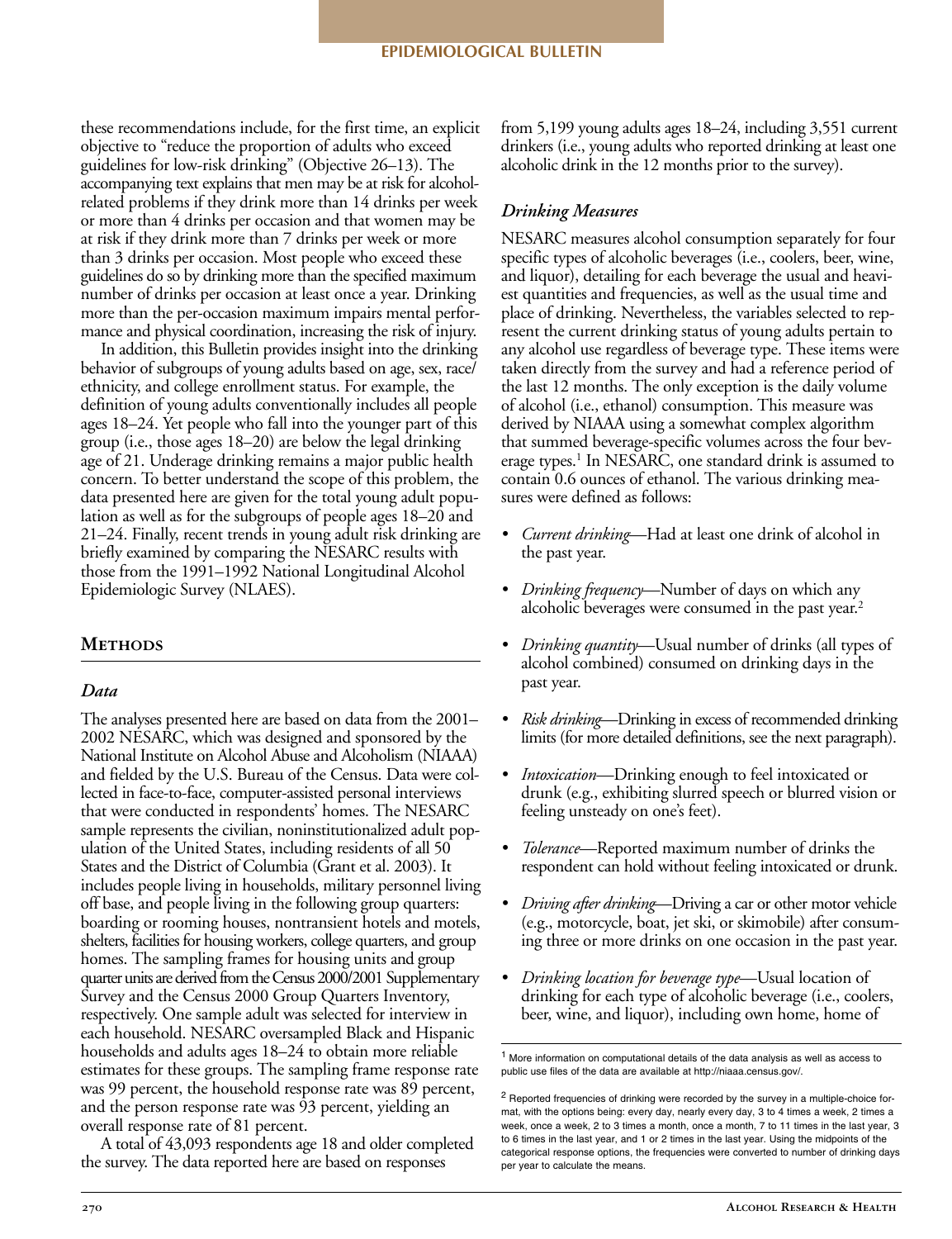friends or relatives, or public places (such as a bar, restaurant, or sports arena).

*• Age of drinking onset*—Age when the respondent first started drinking (not counting small tastes or sips of alcohol).

For risk drinking, the following subcategories were specified:

- *• Exceeding the weekly drinking limit*—On average, consuming more than two drinks (1.2 ounces of ethanol) per day for men and more than one drink (0.6 ounces of ethanol) per day for women in the past year.
- *• Exceeding the daily drinking limit*—Consuming more than four drinks (2.4 ounces of ethanol) in a single day for men and more than three drinks (1.8 ounces of ethanol) in a single day for women one or more times in the past year.
- *• Episodic heavy drinking*—Consuming 5+ drinks for men and four or more drinks for women in a single day in the past year.

### *Data Analysis*

Data presented in this article are descriptive statistics. The estimates of the drinking measures for the various subpopulations are crude values and are not adjusted for other variables. Percentages of drinking and risk drinking were calculated for the total young adult population, whereas drinking behaviors—including frequencies of drinking, episodic heavy drinking, intoxication, and driving after drinking 3+ drinks—as well as drinking quantities and tolerance were calculated for current drinkers. Both for the total young adult sample and for the two age subgroups, analyses were carried out by sex, race/ethnicity (i.e., White, Black, American Indian/Alaska Native [AIAN], Asian/Native Hawaiian and Other Pacific Islander [NHOPI], and Hispanic of all races), and college enrollment status (i.e., full-time college students, part-time college students, and noncollege peers).

All estimates were weighted by the sampling weights to represent the entire U.S. young adult population. Standard errors of estimates were produced by the software package SUDAAN, which takes into account the complex sampling design employed by NESARC using the Taylor series linearization method (Research Triangle Institute 2004). In figure 1, age trends are represented by the 95-percent confidence limits of predicted means based on fractional polynomial regression using age as the covariate. This procedure increases the flexibility of conventional polynomial models by finding the best-fitting powers of continuous covariates (Royston and Altman 1994).



**Figure 1** Percentages of current drinking and episodic heavy drinking by age (graph on the left), and mean frequency and quantity of drinking by age (graph on the right), NESARC, 2001–2002.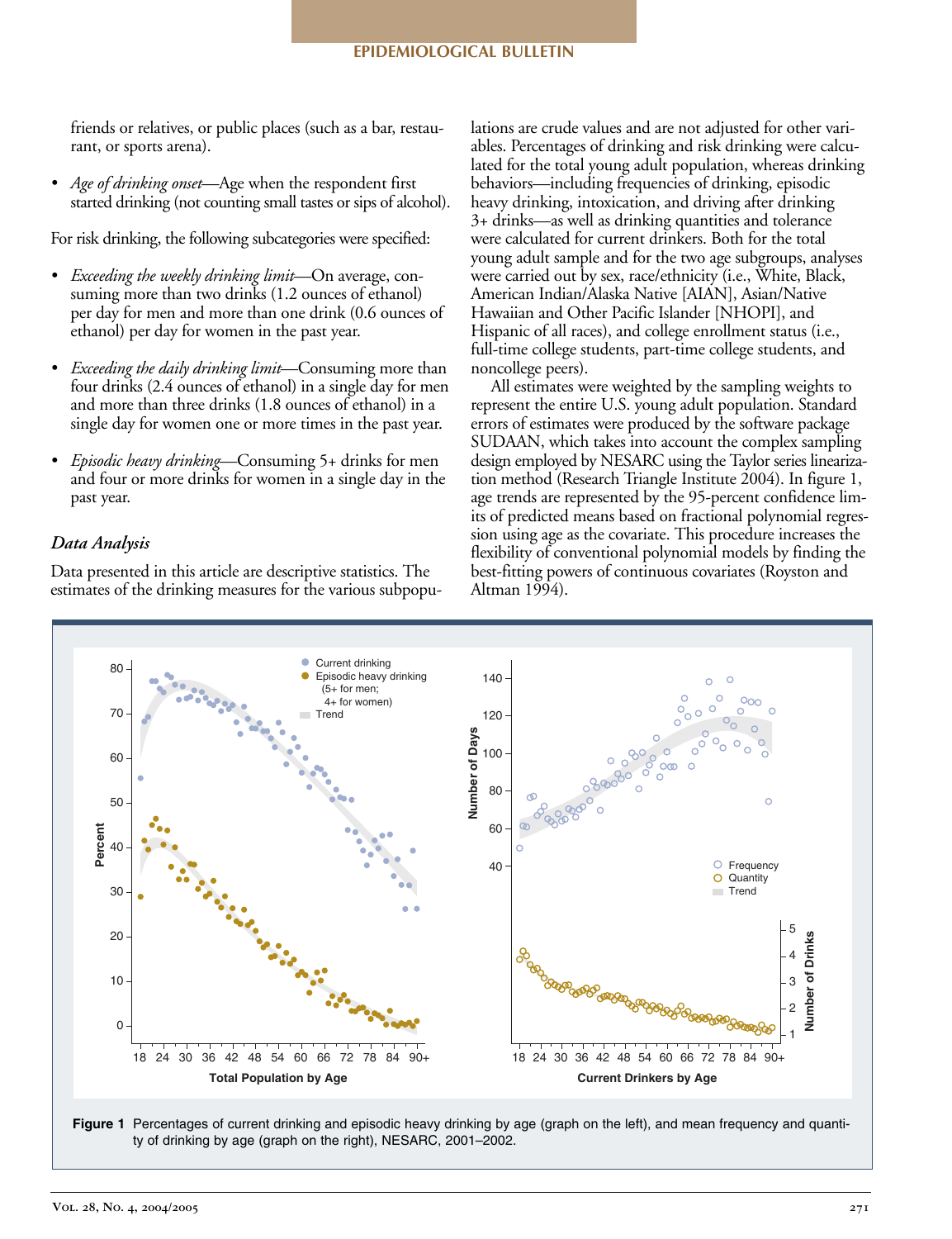# **Results**

In order to put young adult drinking in context, figure 1 displays the prevalence of current drinking and episodic heavy drinking as well as mean drinking frequency and quantity by age for the total U.S. population age 18 and older. The trend for current drinking increases with age in the late teens and early twenties, reaches its peak around age 25 or 26, and decreases thereafter. The trend for episodic heavy drinking shows a similar pattern, but peaks a few years earlier, around

age 21 or 22. Among current drinkers, the average drinking quantity declines almost linearly with age, whereas the average drinking frequency shows an upward trend through the mid-seventies.

## *Prevalence of Drinking and Risk Drinking Among Young Adults*

Table 1 presents the estimated prevalence of drinking and risk drinking among young adults by sex, race/ethnicity, and

**Table 1** Prevalence of Drinking, Exceeding the Daily Drinking Limit, and Exceeding the Weekly Drinking Limit in the Past Year Among the Total Population of Young Adults Ages 18–20 and 21–24, According to Sex, Race/Ethnicity, and College Enrollment Status, NESARC, 2001–2002

| Ages      | Sex, Race/Ethnicity, College<br><b>Enrollment Status</b> |      | <b>Past-Year Drinking</b> | <b>Exceeding Daily</b><br><b>Drinking Limit</b> |       | <b>Exceeding Weekly</b><br><b>Drinking Limit</b> |       |  |
|-----------|----------------------------------------------------------|------|---------------------------|-------------------------------------------------|-------|--------------------------------------------------|-------|--|
|           |                                                          | $\%$ | $(SE)^1$                  | $\%$                                            | (SE)  | $\%$                                             | (SE)  |  |
| $18 - 24$ | <b>Total</b>                                             | 70.8 | (1.0)                     | 45.9                                            | (1.1) | 14.5                                             | (0.7) |  |
|           | Men                                                      | 74.7 | (1.2)                     | 52.3                                            | (1.4) | 17.4                                             | (1.0) |  |
|           | Women                                                    | 66.8 | (1.6)                     | 39.4                                            | (1.5) | 11.5                                             | (0.8) |  |
|           | White                                                    | 77.1 | (1.3)                     | 52.5                                            | (1.4) | 17.3                                             | (0.9) |  |
|           | <b>Black</b>                                             | 60.1 | (1.9)                     | 29.0                                            | (1.9) | 8.9                                              | (1.2) |  |
|           | AIAN <sup>2</sup>                                        | 70.7 | (6.4)                     | 53.0                                            | (6.8) | 27.4                                             | (6.2) |  |
|           | Asian/NHOPI3                                             | 59.1 | (4.3)                     | 36.5                                            | (4.0) | 10.5                                             | (2.3) |  |
|           | Hispanic                                                 | 60.4 | (1.8)                     | 37.3                                            | (2.0) | 8.5                                              | (0.9) |  |
|           | College, full-time                                       | 74.9 | (1.5)                     | 51.7                                            | (1.8) | 17.9                                             | (1.5) |  |
|           | College, part-time                                       | 76.3 | (2.5)                     | 45.9                                            | (3.1) | 14.6                                             | (2.2) |  |
|           | Noncollege                                               | 68.3 | (1.2)                     | 43.3                                            | (1.2) | 12.9                                             | (0.7) |  |
| $18 - 20$ | <b>Total</b>                                             | 64.2 | (1.5)                     | 40.8                                            | (1.7) | 12.6                                             | (1.0) |  |
|           | Men                                                      | 68.4 | (1.7)                     | 46.8                                            | (2.1) | 15.6                                             | (1.5) |  |
|           | Women                                                    | 59.7 | (2.2)                     | 34.5                                            | (2.2) | 9.4                                              | (1.2) |  |
|           | White                                                    | 70.1 | (1.9)                     | 47.4                                            | (2.1) | 14.7                                             | (1.3) |  |
|           | <b>Black</b>                                             | 49.1 | (2.6)                     | 21.9                                            | (2.2) | 8.1                                              | (1.5) |  |
|           | <b>AIAN</b>                                              | 64.9 | (9.2)                     | 44.3                                            | (9.3) | 29.4                                             | (8.7) |  |
|           | Asian/NHOPI                                              | 55.2 | (6.4)                     | 30.6                                            | (6.1) | 8.9                                              | (4.5) |  |
|           | Hispanic                                                 | 57.4 | (3.0)                     | 34.8                                            | (3.5) | 7.6                                              | (1.4) |  |
|           | College, full-time                                       | 68.4 | (2.5)                     | 44.5                                            | (2.6) | 14.7                                             | (1.9) |  |
|           | College, part-time                                       | 65.4 | (5.3)                     | 39.7                                            | (5.8) | 12.6                                             | (4.5) |  |
|           | Noncollege                                               | 62.4 | (1.7)                     | 39.4                                            | (1.9) | 11.8                                             | (1.0) |  |
| $21 - 24$ | <b>Total</b>                                             | 76.2 | (1.2)                     | 50.0                                            | (1.3) | 16.0                                             | (0.9) |  |
|           | Men                                                      | 80.3 | (1.6)                     | 57.2                                            | (1.8) | 18.9                                             | (1.4) |  |
|           | Women                                                    | 72.4 | (1.7)                     | 43.2                                            | (1.6) | 13.1                                             | (1.0) |  |
|           | White                                                    | 82.9 | (1.5)                     | 56.8                                            | (1.7) | 19.5                                             | (1.2) |  |
|           | <b>Black</b>                                             | 69.9 | (2.6)                     | 35.3                                            | (3.0) | 9.7                                              | (1.6) |  |
|           | <b>AIAN</b>                                              | 78.1 | (7.9)                     | 64.3                                            | (8.6) | 24.8                                             | (8.3) |  |
|           | Asian/NHOPI                                              | 61.6 | (5.1)                     | 40.4                                            | (5.1) | 11.5                                             | (2.6) |  |
|           | Hispanic                                                 | 62.7 | (2.5)                     | 39.2                                            | (2.7) | 9.1                                              | (1.3) |  |
|           | College, full-time                                       | 79.9 | (1.8)                     | 57.2                                            | (2.3) | 20.4                                             | (2.0) |  |
|           | College, part-time                                       | 81.6 | (2.6)                     | 48.8                                            | (3.7) | 15.6                                             | (2.7) |  |
|           | Noncollege                                               | 73.6 | (1.5)                     | 46.8                                            | (1.4) | 13.9                                             | (0.9) |  |

1SE = standard error

2AIAN = American Indian/Alaska Native

3NHOPI = Native Hawaiian/Other Pacific Islander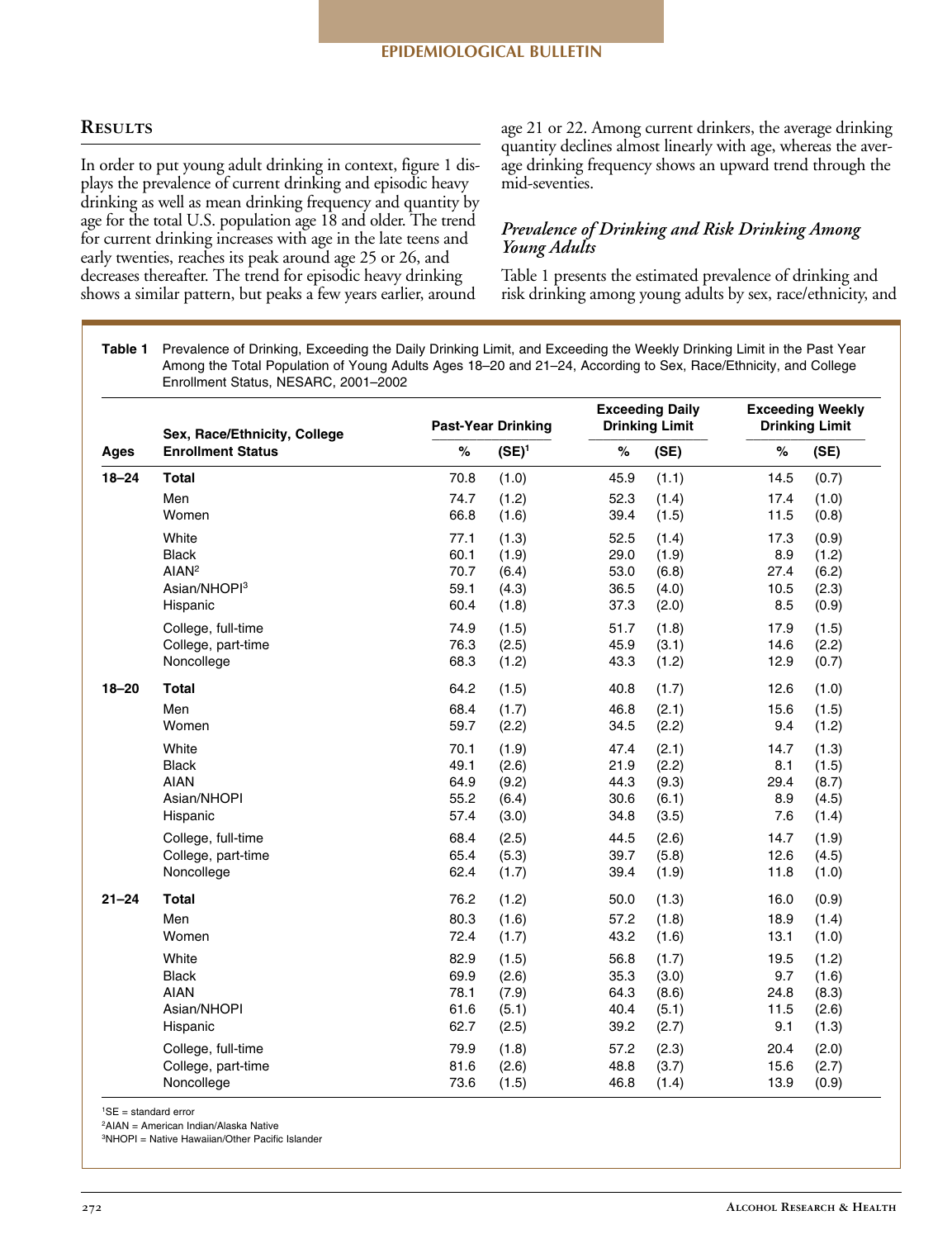college enrollment status, both for the total population and for the two age groups 18–20 and 21–24. Data for the two age groups also are presented graphically in figures 2 and 3.

According to these data, in 2001–2002 about 70 percent of young adults in the United States (or about 19 million) consumed alcohol in the year prior to the survey. Alcohol consumption was more common among males, with threequarters of young adult men (about 10 million) reporting drinking in the past year, compared with two-thirds of young adult women (about 9 million).

Risk drinking also was common among young adults. About 46 percent (12.4 million) of young adults engaged at least once in drinking that exceeded the recommended daily limits and 14.5 percent (3.9 million) had an average consumption that exceeded the recommended weekly limits.

*Differences Between Age Groups.* Drinking was more common among the older subgroup of young adults, with more than three-quarters of young adults ages  $21-24$  reporting drinking in the past year, compared with slightly less than two-thirds of those ages  $18-20$ . The prevalence of exceeding the daily and weekly limits also was generally higher among young adults ages 21–24 (50.0 percent and 16.0 percent, respectively) than among those ages 18–20 (40.8 percent and 12.6 percent, respectively). This was true for all breakdowns by sex, race/ethnicity (with the exception of AIAN), and college enrollment status, although some of the differences were not statistically significant<sup>3</sup> (see figures 2 and 3).

*Gender Differences.* Substantial gender differences existed in the drinking behavior of young adults (see table 1). More than half of young men (7.1 million) exceeded the recommended daily limit compared with two-fifths of the young women (5.3 million). Similarly, one-sixth (17.4 percent or 2.4 million) of young men exceeded the recommended weekly limit compared with one-ninth of young women (11.5 percent or 1.6 million).

 $3$  Statistically significant differences can be roughly assessed by the nonoverlapping 95-percent confidence intervals (i.e., the estimates plus and minus two times their standard errors).



**Figure 2** Percentages of exceeding the daily drinking limit for ages 18–20 and 21–24, by sex, race/ethnicity, and college enrollment status, NESARC, 2001–2002.

<sup>\*</sup> AIAN = American Indian/Alaska Native

<sup>\*\*</sup> NHOPI = Native Hawaiian/Other Pacific Islander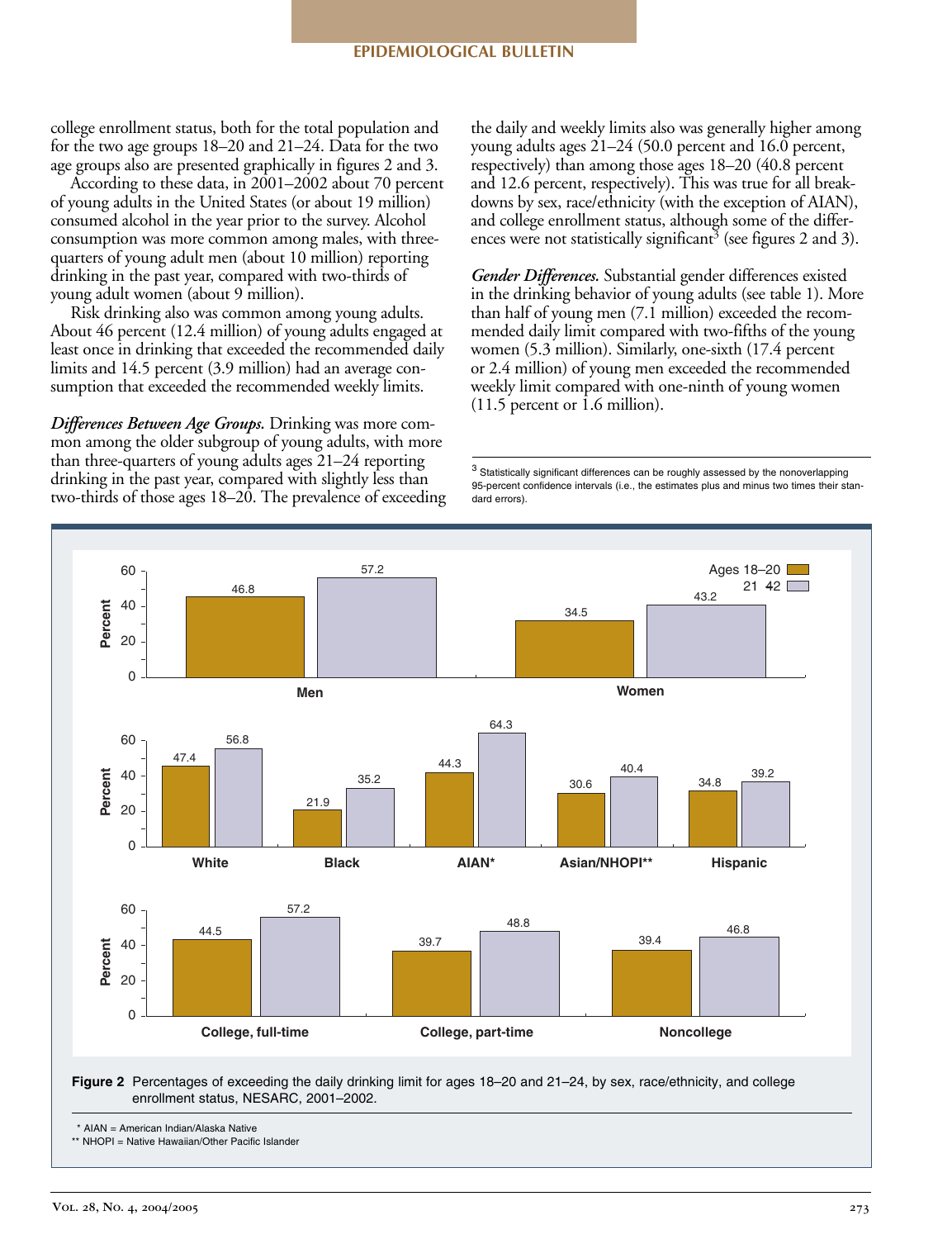*Influence of Race/Ethnicity*. Among the racial/ethnic groups, prevalence of drinking was higher for Whites than for other groups in 2001–2002. An estimated 77.1 percent of Whites were classified as current drinkers, compared with 70.7 percent of AIAN, 60.1 percent of Blacks, 60.4 percent of Hispanics, and 59.1 percent of Asians/NHOPI. The prevalence of exceeding the recommended daily and weekly drinking limits also was higher for Whites (52.5 percent and 17.3 percent, respectively) and AIAN (53.0 and 27.4 percent) than for Asians/ NHOPI (36.5 percent and 10.5 percent), Hispanics (37.3 percent and 8.5 percent), and Blacks (29.0 percent and 8.9 percent).

*Influence of College Enrollment Status.* Differences also existed with respect to college enrollment status. College students had a higher prevalence of drinking and risk drinking than did their noncollege peers. Thus, 74.9 percent of fulltime college students and 76.3 percent of part-time college students drank alcohol during the past 12 months, compared with 68.3 percent of their noncollege peers. Full-time college students also had the highest percentage of exceeding the recommended daily and weekly limits (51.7 percent and

17.9 percent, respectively), followed by part-time college students (45.9 percent and 14.6 percent), and noncollege peers (43.3 percent and 12.9 percent).

## *Specific Drinking Behaviors Among Young Adult Drinkers*

Table 2 summarizes data on different patterns of drinking, episodic heavy drinking, and related behaviors among current drinkers classified by sex, race/ethnicity, and college enrollment status for the total young adult population and for the two age groups. These patterns are compared in terms of the mean for each of the population subgroups.

On average, young adult drinkers consumed alcohol on about 66 days per year. On the days that they drank, respondents reported engaging in episodic heavy drinking on 39 days, drinking enough to be intoxicated on 18 days, and driving after drinking 3 or more drinks on approximately 5 days. The respondents' average drinking quantity was 3.7 drinks per drinking day, and the reported tolerance was 4.2 drinks. The values for all these measures were more than 50–90 percent higher for young men than for young women.



**Figure 3** Percentages of exceeding the weekly drinking limit for ages 18–20 and 21–24, by sex, race/ethnicity, and college enrollment status, NESARC, 2001–2002.

AIAN = American Indian/Alaska Native

\*\*NHOPI = Native Hawaiian/Other Pacific Islander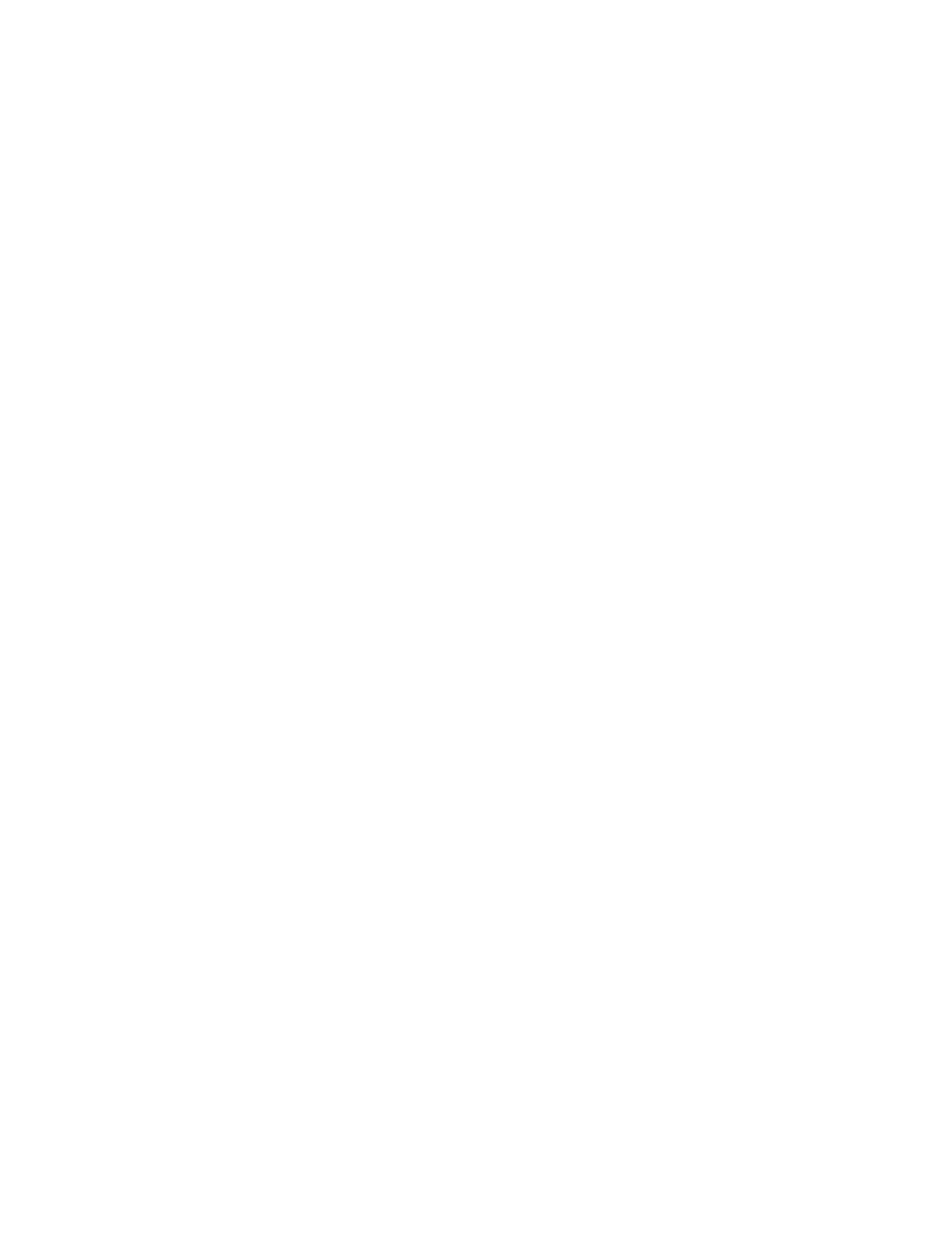The seemingly high average frequency resulted from the fact that a small proportion (about 10 percent) of the drinkers reported being intoxicated twice a week or more.

*Differences Between Age Groups.* Comparison of young adults ages 18–20 with those ages 21–24 found some differences between the two age groups. People in the older age group had a higher frequency of drinking and episodic heavy drinking (72.5 and 39.1 days per year, respectively) compared with people in the younger age group (57.7 and 38.3 days per year, respectively). In contrast, young adults ages 18–20 had a higher frequency of intoxication (20.0 days) and driving after drinking three or more drinks (5.1 days), higher drinking quantity (4.1 drinks), and higher tolerance (4.3 drinks) than those ages 21–24.

*Influence of Race/Ethnicity.* Among the racial/ethnic groups, AIAN young adult drinkers had the youngest average age of drinking onset (15.4 years); the highest estimates for frequency of drinking (97.2 days), episodic heavy drinking (60.2 days), and intoxication (39.8 days); and the highest drinking quantity  $(5.4 \text{ drinks}/\text{drinking day})$ .<sup>4</sup> In contrast, Black young adult drinkers had the oldest average age of drinking onset (18 years), the lowest estimates for frequency of episodic heavy drinking (22.9 days) and intoxication (13.2 days), and the lowest drinking quantity (2.7 drinks/drinking day) and tolerance (3.7 drinks).

*Influence of College Enrollment Status.* With regard to college enrollment status, full-time college student drinkers appeared to have the highest estimates for frequencies of drinking (71.6 days), episodic heavy drinking (44.3 days), intoxication (21.1 days), and driving after drinking three or more drinks (6.2 days), whereas part-time college student drinkers had the lowest estimates and their noncollege peers had intermediate estimates for these measures. For drinking quantity and tolerance, noncollege drinkers reported slightly higher averages (3.8 and 4.4 drinks, respectively) than the two college groups. It is important to note that because of some relatively large standard errors, not all differences among the three groups may be statistically significant.

## *Usual Drinking Locations*

Table 3 summarizes the distribution of beverage-specific drinking locations for the two age groups by sex, race/ethnicity, and college enrollment status. With a few exceptions related to wine consumption, young adults ages 18–20 were more likely to report drinking in the homes of friends and relatives (59.1 percent for coolers, 62 percent for beer, 43 percent for wine, and 61.8 percent for liquor) than in their own homes or in public places. In contrast, the drinking locations of

<sup>4</sup> The relatively large standard errors of these estimates result in part from the small sample size of this group.

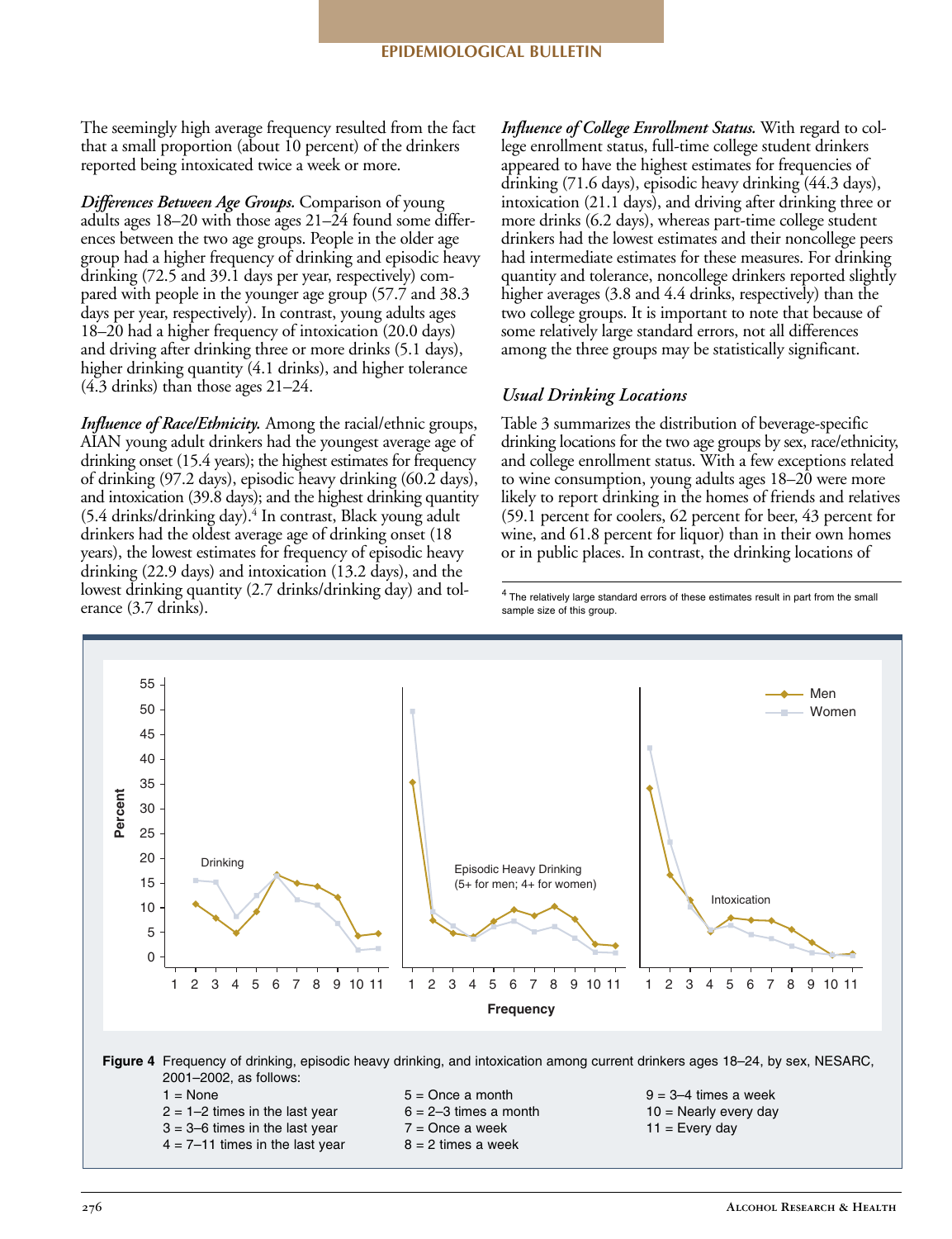people ages 21–24 varied by type of alcoholic beverage. For instance, 57.1 percent of drinkers ages 21–24 chose public places to consume liquor, whereas wine and coolers were most commonly consumed in the respondents' own homes (39 and 37.8 percent, respectively).

The choice of drinking location for beer varied depending on sex, race/ethnicity, and college enrollment status. For example, among young adults ages 21–24, men appeared most likely to choose their own homes (41.2 percent), whereas women were most likely to choose public places (50.7 percent) to consume beer. Blacks and Hispanics were most likely to choose their own homes (41.5 percent and 51.4 percent, respectively) to consume beer, whereas Whites chose public places (43 percent). Differences in drinking locations for beer also were observed between college students and their noncollege peers in the 21–24 age group, with college students being more likely to drink in public places.

### *Changes in Risk Drinking Over the Past Decade*

Despite slight differences in the survey designs, comparing data from the 2001–2002 NESARC with that of its predecessor, the 1991–1992 National Longitudinal Alcohol Epidemiologic Survey (NLAES; also designed by NIAAA), provides valuable insight into the trends in young adult drinking over the past decade. One comparable measure of risk drinking in the two surveys—the frequency of drinking 5+ drinks on a single day—was selected to illustrate the changes (see figure 6).

The comparison shows that during the 10 years between the two surveys, some progress was made in reducing episodic heavy drinking among young adults ages 18–24. In 2001–2002, 62.7 percent of young adults in this age group did not engage in episodic heavy drinking, compared with 57.7

percent in 1991–1992 (NIAAA 1998). Among those who already were engaged in such risk drinking, however, there was a shift toward higher frequencies of heavy episodic drinking. Although the percentage of young adults drinking 5+ drinks 1 to 11 times in the past year declined by nearly half, the percentage of those drinking this amount 12 or more times in the past year increased from 22.2 percent in 1991–1992 (NIAAA 1998) to 25.8 percent in 2001–2002.

### **Discussion**

This Epidemiological Bulletin provides a broad overview of the unique consumption patterns and hazardous nature of young adult drinking in the United States using data from NESARC, NIAAA's most comprehensive and up-to-date national survey. According to the NESARC data, over threequarters of young adults ages 21–24 were current drinkers in 2001–2002. Interestingly, nearly two-thirds of 18- through 20-year-olds were current drinkers, despite the fact that the legal drinking age is 21. More than half of young adult men exceeded the recommended daily drinking limit, as did twofifths of young adult women. Although the prevalence of exceeding the daily limit is higher for those ages 21–24 than for those ages 18–20, the prevalence for those ages 18–20 is still substantial.

A comparison of NESARC and NLAES indicates a trend toward a higher frequency of 5+ drinking for young adults who engaged in 5+ drinking in NESARC. The National Alcohol Survey (Greenfield et al. 2003) found a similar trend for underage drinkers ages 18–20 between 1995 and 2000; during this period the weekly heavy drinkers doubled their rate of 5+ drinking, with a significant increase seen for those drinking 5+ drinks more than weekly (Greenfield et al. 2003).

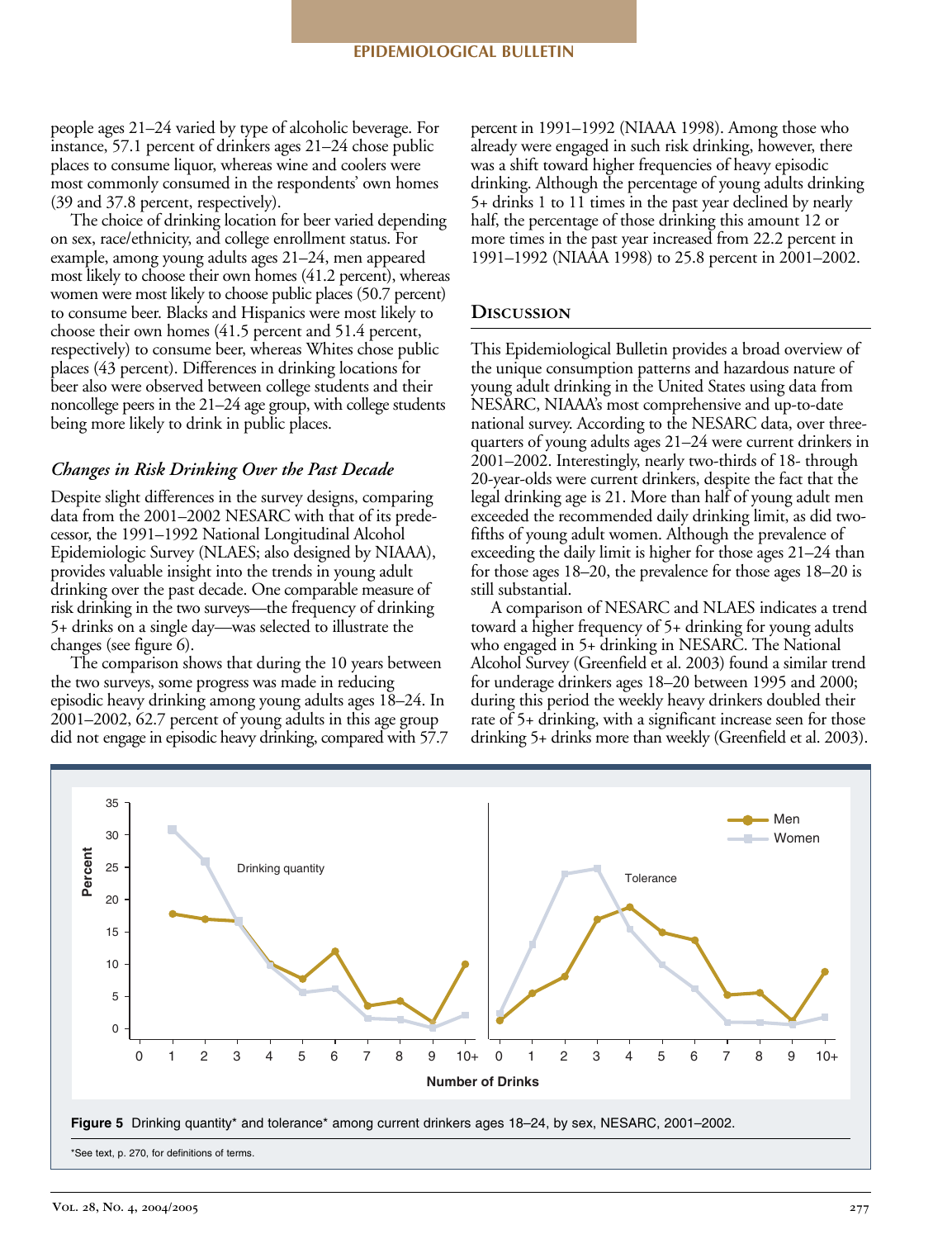**Table 3**  Percentage Distribution of Usual Drinking Location by Beverage Type Among Young Adult Current Drinkers Ages 18–20 and 21–24, According to Sex, Race/Ethnicity, and College Enrollment Status, NESARC, 2001–2002

|                 | Sex, Race/Ethnicity,<br><b>College Enrollment</b><br><b>Status</b>          | In Own Home                          |                                             |                                      | In Homes of Friends or Relatives                |                                      |                                              |                                      |                                            | In Public Places                     |                                             |                                      |                                            |
|-----------------|-----------------------------------------------------------------------------|--------------------------------------|---------------------------------------------|--------------------------------------|-------------------------------------------------|--------------------------------------|----------------------------------------------|--------------------------------------|--------------------------------------------|--------------------------------------|---------------------------------------------|--------------------------------------|--------------------------------------------|
| <b>Beverage</b> |                                                                             | $\%$                                 | Ages 18-20<br>$(SE)^1$                      | %                                    | Ages 21-24<br>(SE)                              | %                                    | Ages 18-20<br>(SE)                           | %                                    | Ages 21-24<br>(SE)                         | $\%$                                 | Ages 18-20<br>(SE)                          | ℅                                    | Ages 21-24<br>(SE)                         |
| <b>Coolers</b>  | Total                                                                       | 31.1                                 | (2.3)                                       | 37.8                                 | (1.8)                                           | 59.1                                 | (2.3)                                        | 33.0                                 | (1.8)                                      | 9.8                                  | (1.3)                                       | 29.2                                 | (1.7)                                      |
|                 | Men<br>Women                                                                | 26.1<br>34.6                         | (3.0)<br>(3.2)                              | 37.6<br>38.0                         | (2.8)<br>(2.3)                                  | 62.7<br>56.6                         | (3.4)<br>(3.3)                               | 37.6<br>29.7                         | (3.1)<br>(1.9)                             | 11.2<br>8.8                          | (2.3)<br>(1.6)                              | 24.8<br>32.3                         | (2.9)<br>(2.0)                             |
|                 | White<br>Black<br>AIAN <sup>2</sup><br>Asian/NHOPI <sup>3</sup><br>Hispanic | 31.6<br>30.3<br>28.1<br>21.9<br>31.9 | (2.8)<br>(5.3)<br>(17.8)<br>(10.1)<br>(5.8) | 35.6<br>43.2<br>66.1<br>39.0<br>39.6 | (2.3)<br>(4.4)<br>(11.8)<br>(6.5)<br>(4.6)      | 59.2<br>60.1<br>57.1<br>66.7<br>55.3 | (2.9)<br>(5.7)<br>(18.3)<br>(11.9)<br>(6.8)  | 35.0<br>28.4<br>19.4<br>25.8<br>31.8 | (2.3)<br>(4.1)<br>(9.7)<br>(6.3)<br>(4.1)  | 9.2<br>9.6<br>14.8<br>11.4<br>12.8   | (1.6)<br>(3.0)<br>(13.5)<br>(8.0)<br>(3.6)  | 29.4<br>28.4<br>14.5<br>35.2<br>28.6 | (2.3)<br>(3.9)<br>(9.5)<br>(7.2)<br>(4.1)  |
|                 | College, full-time<br>College, part-time<br>Noncollege                      | 33.7<br>35.2<br>29.5                 | (4.3)<br>(10.7)<br>(2.6)                    | 29.5<br>40.6<br>42.6                 | (3.2)<br>(5.8)<br>(2.3)                         | 54.5<br>64.2<br>61.1                 | (4.5)<br>(10.7)<br>(2.9)                     | 37.2<br>29.1<br>31.1                 | (3.1)<br>(6.0)<br>(2.2)                    | 11.9<br>0.6<br>9.4                   | (2.5)<br>(0.6)<br>(1.7)                     | 33.3<br>30.3<br>26.3                 | (2.7)<br>(4.9)<br>(2.1)                    |
| Beer            | Total<br>Men<br>Women                                                       | 26.8<br>29.0<br>23.1                 | (1.7)<br>(2.2)<br>(2.5)                     | 37.0<br>41.2<br>30.2                 | (1.8)<br>(2.3)<br>(2.3)                         | 62.0<br>61.0<br>63.8                 | (1.9)<br>(2.3)<br>(3.0)                      | 25.7<br>29.9<br>19.0                 | (1.4)<br>(2.0)<br>(1.8)                    | 11.1<br>9.9<br>13.2                  | (1.3)<br>(1.5)<br>(2.3)                     | 37.4<br>28.9<br>50.7                 | (1.8)<br>(2.2)<br>(2.5)                    |
|                 | White<br>Black<br>AIAN<br>Asian/NHOPI<br>Hispanic                           | 23.8<br>29.7<br>14.6<br>31.1<br>40.1 | (2.0)<br>(5.2)<br>(7.9)<br>(9.6)<br>(3.8)   | 33.1<br>41.5<br>39.3<br>51.4         | (2.0)<br>(4.7)<br>25.9 (10.4)<br>(7.7)<br>(3.3) | 65.3<br>54.5<br>85.4<br>51.4<br>50.3 | (2.3)<br>(5.6)<br>(7.9)<br>(10.4)<br>(3.7)   | 23.8<br>34.0<br>27.0<br>31.5<br>26.8 | (1.6)<br>(4.6)<br>(10.7)<br>(6.3)<br>(3.0) | 10.9<br>15.7<br>0.0<br>17.4<br>9.6   | (1.6)<br>(4.5)<br>(0.0)<br>(8.7)<br>(2.2)   | 43.0<br>24.5<br>47.1<br>29.2<br>21.8 | (2.1)<br>(3.7)<br>(11.7)<br>(6.0)<br>(2.6) |
|                 | College, full-time<br>College, part-time<br>Noncollege                      | 28.6<br>33.5<br>25.5                 | (3.3)<br>(7.3)<br>(1.8)                     | 27.3<br>34.6<br>42.8                 | (3.1)<br>(5.0)<br>(2.0)                         | 60.7<br>57.6<br>63.0                 | (3.5)<br>(8.9)<br>(2.2)                      | 24.5<br>24.5<br>26.5                 | (2.3)<br>(4.1)<br>(1.9)                    | 10.7<br>8.9<br>11.5                  | (2.3)<br>(3.8)<br>(1.6)                     | 48.3<br>40.9<br>30.7                 | (3.0)<br>(4.9)<br>(1.9)                    |
| Wine            | Total<br>Men<br>Women                                                       | 38.9<br>36.9<br>41.0                 | (3.0)<br>(4.1)<br>(4.2)                     | 39.0<br>34.9<br>42.2                 | (1.9)<br>(2.8)<br>(2.4)                         | 43.0<br>47.3<br>38.7                 | (2.8)<br>(4.2)<br>(3.8)                      | 31.0<br>34.1<br>28.7                 | (1.6)<br>(2.7)<br>(2.0)                    | 18.0<br>15.8<br>20.3                 | (2.1)<br>(2.7)<br>(3.0)                     | 30.0<br>31.1<br>29.2                 | (1.8)<br>(2.9)<br>(2.3)                    |
|                 | White<br>Black<br><b>AIAN</b><br>Asian/NHOPI<br>Hispanic                    | 38.2<br>25.5<br>60.2<br>32.3<br>47.4 | (3.5)<br>(7.8)<br>(16.4)<br>(22.2)<br>(7.3) | 40.9<br>31.8<br>26.8<br>35.4         | (2.3)<br>(5.1)<br>75.2 (15.1)<br>(6.8)<br>(5.2) | 43.7<br>47.3<br>32.3<br>67.7<br>35.9 | (3.2)<br>(10.0)<br>(15.5)<br>(22.2)<br>(6.6) | 30.0<br>23.8<br>7.5<br>46.9<br>36.6  | (1.8)<br>(4.9)<br>(7.5)<br>(8.2)<br>(5.0)  | 18.1<br>27.2<br>7.5<br>0.0<br>16.7   | (2.5)<br>(9.4)<br>(7.4)<br>(0.0)<br>(4.2)   | 29.1<br>44.4<br>17.3<br>26.3<br>28.0 | (2.0)<br>(6.4)<br>(13.8)<br>(7.3)<br>(4.3) |
|                 | College, full-time<br>College, part-time<br>Noncollege                      | 38.0<br>42.8<br>39.1                 | (5.2)<br>(11.6)<br>(4.0)                    | 39.8<br>37.2<br>38.8                 | (3.0)<br>(5.4)<br>(2.9)                         | 40.9<br>40.3<br>44.5                 | (5.1)<br>(12.0)<br>(3.7)                     | 30.8<br>34.7<br>30.2                 | (2.9)<br>(5.1)<br>(2.6)                    | 21.1<br>16.8<br>16.4                 | (4.1)<br>(7.0)<br>(2.4)                     | 29.4<br>28.0<br>31.0                 | (3.3)<br>(4.5)<br>(2.5)                    |
| Liquor          | Total<br>Men<br>Women                                                       | 23.3<br>22.1<br>24.8                 | (1.8)<br>(2.4)<br>(2.8)                     | 20.5<br>22.7<br>18.3                 | (1.5)<br>(2.2)<br>(1.9)                         | 61.8<br>65.0<br>57.9                 | (1.9)<br>(2.7)<br>(3.2)                      | 22.4<br>29.4<br>15.6                 | (1.5)<br>(2.4)<br>(1.6)                    | 14.8<br>12.9<br>17.2                 | (1.7)<br>(2.0)<br>(2.7)                     | 57.1<br>47.9<br>66.0                 | (1.9)<br>(2.8)<br>(2.2)                    |
|                 | White<br>Black<br>AIAN<br>Asian/NHOPI<br>Hispanic                           | 24.5<br>21.5<br>28.2<br>8.5<br>19.5  | (2.2)<br>(4.9)<br>(13.2)<br>(6.6)<br>(4.7)  | 20.0<br>20.5<br>9.9<br>17.7<br>27.0  | (1.8)<br>(3.0)<br>(6.1)<br>(6.0)<br>(3.7)       | 62.4<br>57.1<br>47.2<br>70.7<br>62.7 | (2.3)<br>(6.2)<br>(13.3)<br>(12.4)<br>(6.1)  | 19.3<br>34.5<br>11.6<br>31.4<br>29.7 | (1.6)<br>(4.7)<br>(8.4)<br>(8.8)<br>(3.5)  | 13.0<br>21.3<br>24.6<br>20.9<br>17.8 | (2.0)<br>(5.3)<br>(12.2)<br>(11.2)<br>(4.4) | 60.8<br>45.0<br>78.4<br>50.9<br>43.3 | (2.2)<br>(4.6)<br>(9.7)<br>(6.7)<br>(4.0)  |
|                 | College, full-time<br>College, part-time<br>Noncollege                      | 27.2<br>27.0<br>21.0                 | (3.3)<br>(9.3)<br>(2.0)                     | 14.6<br>20.7<br>24.5                 | (2.3)<br>(4.0)<br>(2.0)                         | 56.6<br>53.5<br>65.2                 | (3.6)<br>(10.3)<br>(2.3)                     | 21.9<br>20.3<br>23.3                 | (2.5)<br>(3.9)<br>(2.0)                    | 16.1<br>19.5<br>13.8                 | (3.1)<br>(7.5)<br>(2.0)                     | 63.5<br>59.0<br>52.2                 | (3.3)<br>(5.5)<br>(2.3)                    |

 $1$  SE = standard error

<sup>2</sup> AIAN = American Indian/Alaska Native

<sup>3</sup> NHOPI = Native Hawaiian/Other Pacific Islander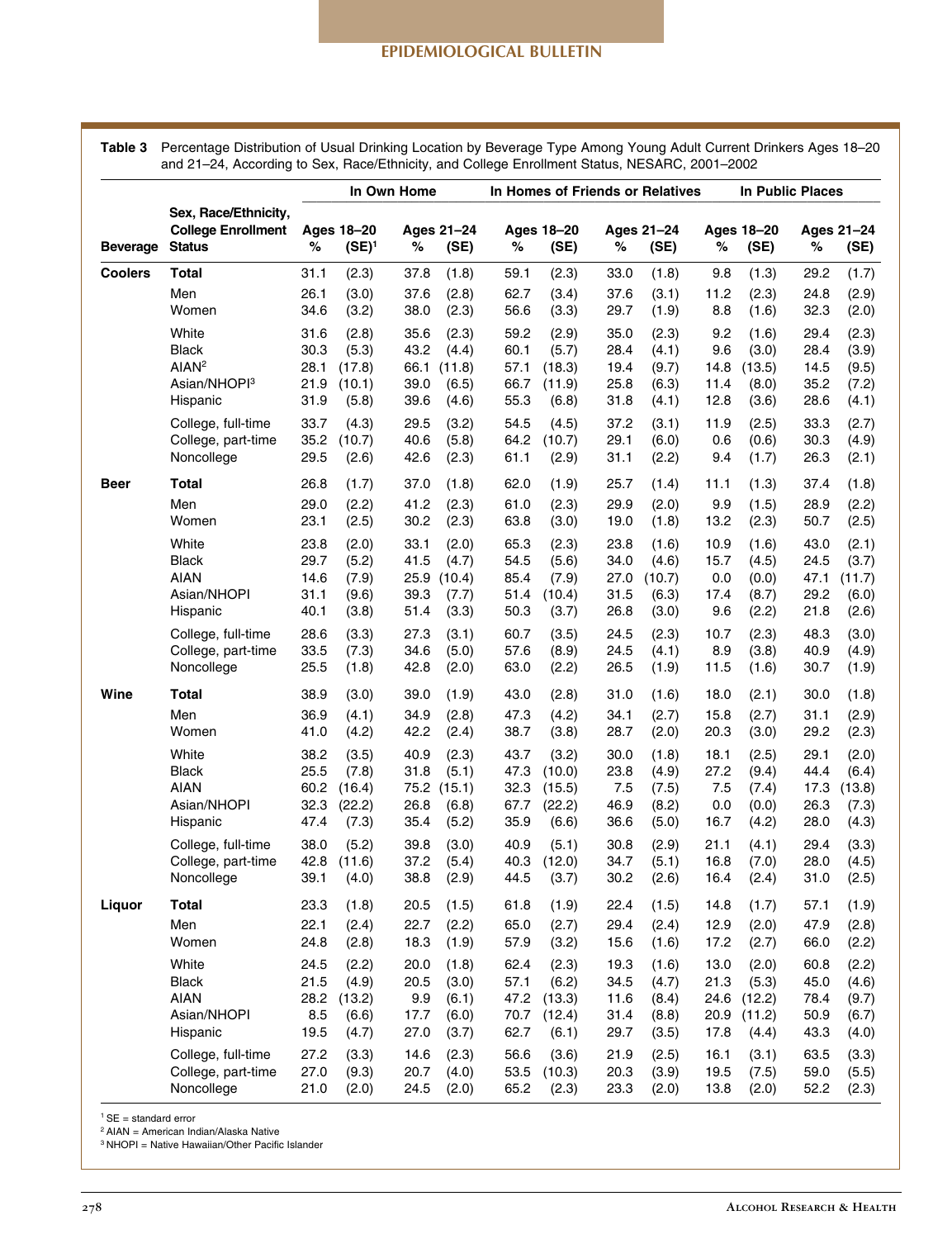When examining the trend of college binge drinking, the Harvard School of Public Health College Alcohol Study also found that the percentages of both abstainers and frequent binge drinkers increased during the period from 1993 to 2001 (Wechsler et al. 2002). Because drinking more than the recommended per-occasion maximum is likely to impair mental and physical performance, the increase in the prevalence of consuming 5+ drinks 12 or more times per year that has been observed over the past decade may help explain the increased risk of injury and other acute negative consequences found among college students ages 18–24 (Hingson et al. 2005).

It should be stressed, however, that the estimates for population subgroups are descriptive in nature and are not adjusted for possible confounding factors. Therefore, caution should be taken when interpreting the results or making causal inferences based on patterns observed in this study.

Although comparisons with other national surveys will invariably yield more informed conclusions, interviewer training, respondents' interpretation of questions, and other differing survey processes may contribute to the discrepancies between NESARC and other national surveys. For example, the prevalence estimate of past-year alcohol use among young adults ages 18–24 from the 2001–2002 NESARC is 70.8 percent (74.7 percent for males and 66.8 percent for females). Two other national surveys that allow for prevalence estimates of past-year alcohol use among young adults are NSDUH<sup>5</sup> and the National Health Interview Survey (NHIS). Based

on our calculation, the 2001 and 2002 NSDUH on average yield a much higher prevalence of past-year alcohol use— 76.6 percent (79.2 percent for males and 74.0 percent for females)—among the 18–25 age group than does NESARC. Only adding young adults age 25 is not likely to account for the discrepancy between these two sets of estimates. The 2001 and 2002 NHIS surveys, on the other hand, provide a much lower estimate—63.9 percent (70.1 percent for males and 57.7 percent for females)—than NESARC. Further studies are needed to investigate the sources of these discrepancies between NESARC and other national surveys.

Early initiation of alcohol use has been found to be positively associated with alcohol abuse and dependence as well as other alcohol-related problems (e.g., risky patterns of consumption) (Grant and Dawson 1997; Grant et al. 2001). Therefore, in the long term, developing and implementing effective prevention strategies targeted toward adolescents may be one key to reducing young adult drinking, especially underage drinking and risky patterns of consumption. Indeed, community-based interventions have shown promise in reducing high-risk drinking and other alcohol-related outcomes among underage drinkers (Wagenaar et al. 2000; Holder et al. 2000) and may be effective with young adults. Other approaches to reducing underage drinking have been summarized by the Institute of Medicine (National Research Council

 $5$  The NSDUH public-use data include the following age groups: ages 12, 13, ... 21, 22–23, 24–25, 26–29,30–34, 35–49, 50–64, and 65 and older.